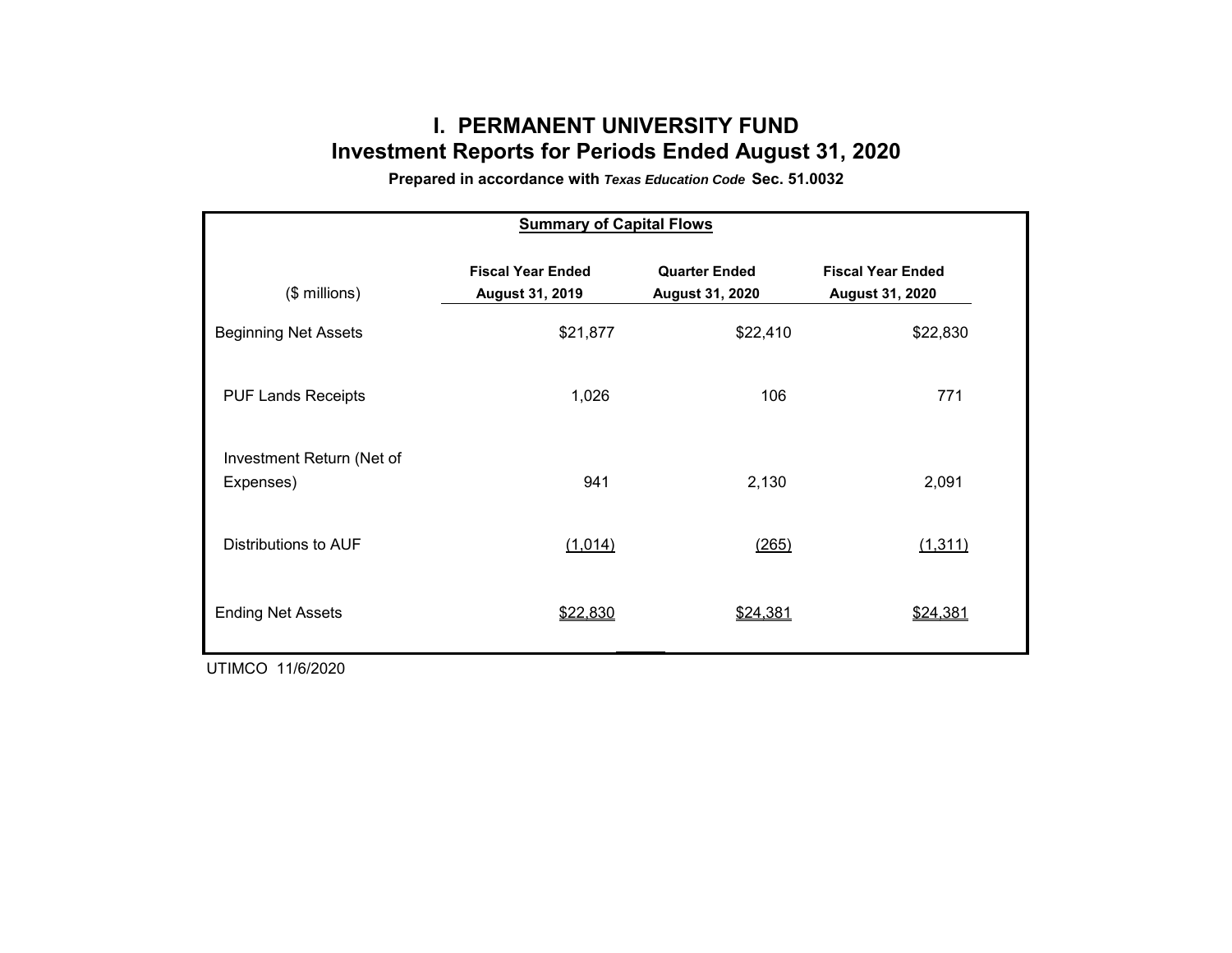## **II. GENERAL ENDOWMENT FUNDInvestment Reports for Periods Ended August 31, 2020**

**Prepared in accordance with** *Texas Education Code* **Sec. 51.0032**

| <b>Summary of Capital Flows</b> |                                                    |                                         |                                             |  |  |  |  |  |  |  |
|---------------------------------|----------------------------------------------------|-----------------------------------------|---------------------------------------------|--|--|--|--|--|--|--|
| (\$ millions)                   | <b>Fiscal Year Ended</b><br><b>August 31, 2019</b> | <b>Quarter Ended</b><br>August 31, 2020 | <b>Fiscal Year Ended</b><br>August 31, 2020 |  |  |  |  |  |  |  |
| <b>Beginning Net Assets</b>     | \$10,419                                           | \$13,644                                | \$12,642                                    |  |  |  |  |  |  |  |
| Contributions                   | 2,212                                              | 364                                     | 1,880                                       |  |  |  |  |  |  |  |
| Withdrawals                     | (9)                                                | (8)                                     | (10)                                        |  |  |  |  |  |  |  |
| <b>Distributions</b>            | (529)                                              | (168)                                   | (641)                                       |  |  |  |  |  |  |  |
| Investment Return (Net of       |                                                    |                                         |                                             |  |  |  |  |  |  |  |
| Expenses)                       | 549                                                | 1,341                                   | 1,302                                       |  |  |  |  |  |  |  |
| <b>Ending Net Assets</b>        | \$12,642                                           | \$15,173                                | \$15,173                                    |  |  |  |  |  |  |  |

11/06/20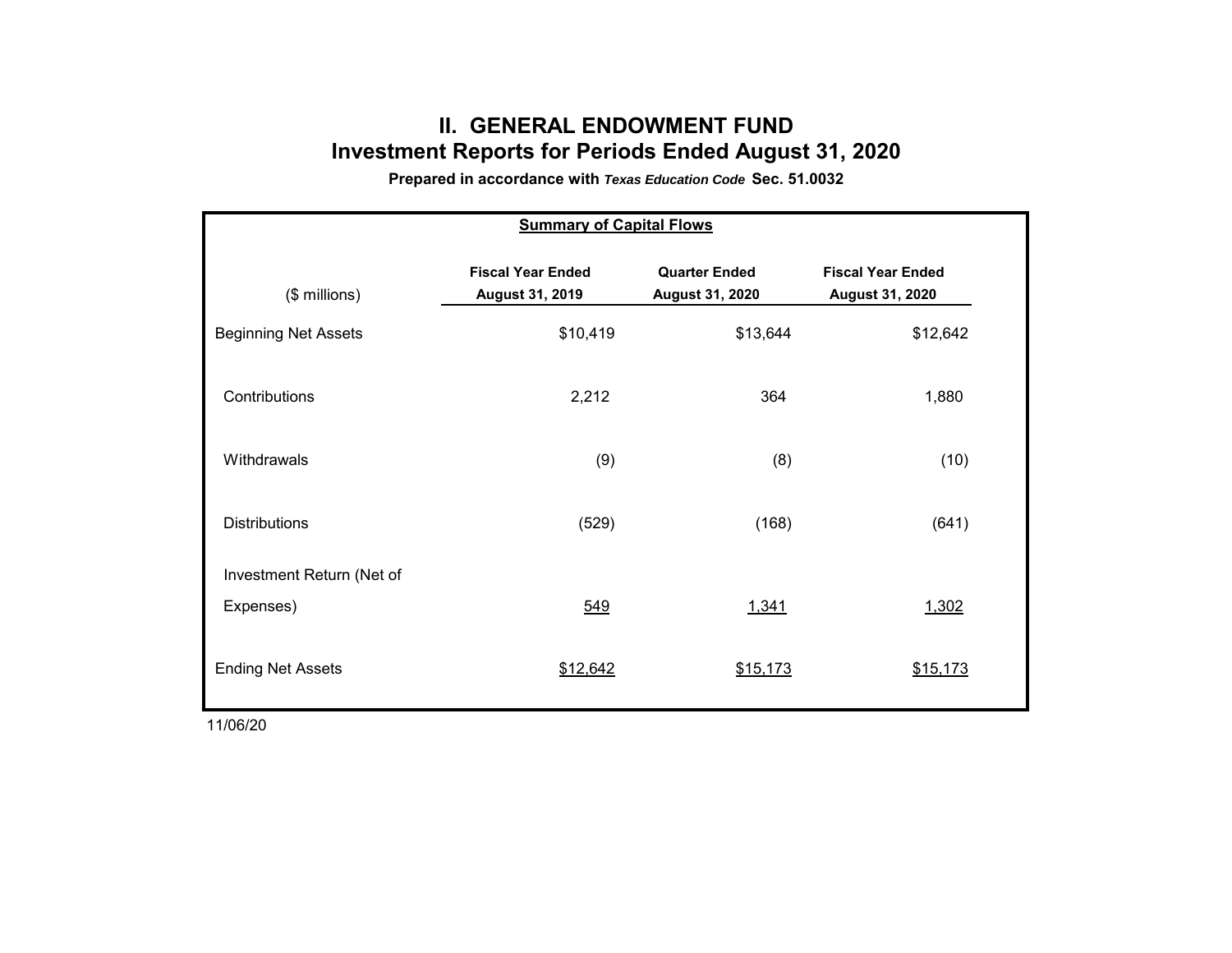## **III. INTERMEDIATE TERM FUNDInvestment Reports for Periods Ended August 31, 2020**

**Prepared in accordance with** *Texas Education Code* **Sec. 51.0032**

| <b>Summary of Capital Flows</b> |                                                    |                                         |                                                    |  |  |  |  |  |  |  |
|---------------------------------|----------------------------------------------------|-----------------------------------------|----------------------------------------------------|--|--|--|--|--|--|--|
| (\$ millions)                   | <b>Fiscal Year Ended</b><br><b>August 31, 2019</b> | <b>Quarter Ended</b><br>August 31, 2020 | <b>Fiscal Year Ended</b><br><b>August 31, 2020</b> |  |  |  |  |  |  |  |
| <b>Beginning Net Assets</b>     | \$9,935                                            | \$8,837                                 | \$9,207                                            |  |  |  |  |  |  |  |
| Contributions                   | 519                                                | 47                                      | 494                                                |  |  |  |  |  |  |  |
| Withdrawals                     | (1, 436)                                           | (165)                                   | (995)                                              |  |  |  |  |  |  |  |
| <b>Distributions</b>            | (282)                                              | (67)                                    | (270)                                              |  |  |  |  |  |  |  |
| Investment Return (Net of       |                                                    |                                         |                                                    |  |  |  |  |  |  |  |
| Expenses)                       | 471                                                | 559                                     | 775                                                |  |  |  |  |  |  |  |
| <b>Ending Net Assets</b>        | \$9,207                                            | \$9,211                                 | \$9,211                                            |  |  |  |  |  |  |  |

UTIMCO 11/6/2020